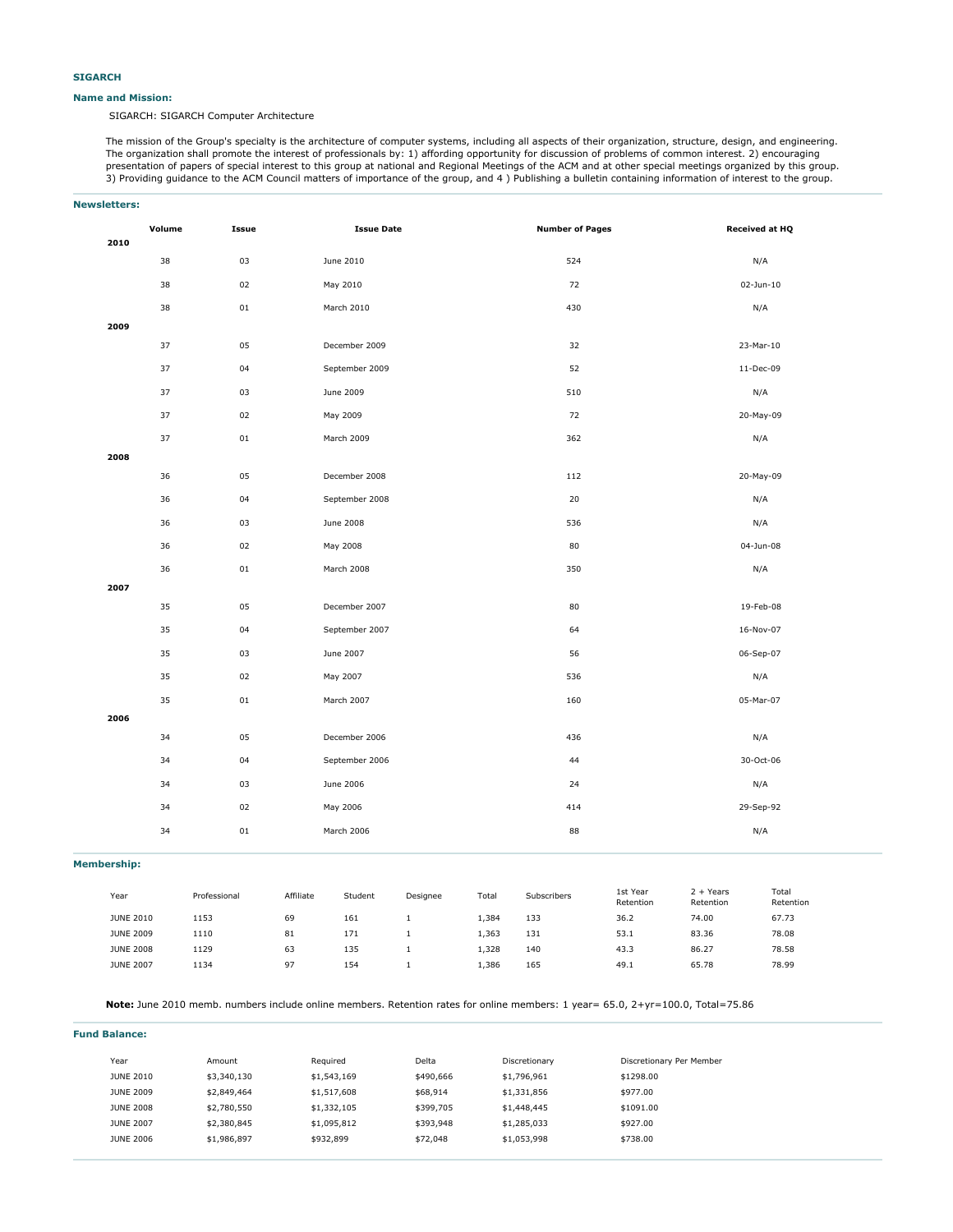# **Conferences:**

# **Sponsored**

| SC '14 - SC Conference on High Performance Computing Networking, Storage and Analysis                                     |                              |                             |               |                                                                                                          |           |                                                |
|---------------------------------------------------------------------------------------------------------------------------|------------------------------|-----------------------------|---------------|----------------------------------------------------------------------------------------------------------|-----------|------------------------------------------------|
| New Olreans, LA                                                                                                           | 11/14/14 11/19/14 Sponsor:   | 50.00%                      | Attendance: 0 | Surplus/(loss): \$0.00                                                                                   | Papers: / | PAF Form Received                              |
| SC13 - SC Conference on High Performance Computing Networking, Storage and Analysis                                       |                              |                             |               |                                                                                                          |           |                                                |
| , USA                                                                                                                     | 11/17/13 11/21/13 Sponsor:   | 50.00%                      | Attendance: 0 | Surplus/(loss): \$0.00                                                                                   | Papers: / | <b>PAF Endorsed</b>                            |
| SC12 - SC Conference on High Performance Computing Networking, Storage and Analysis                                       |                              |                             |               |                                                                                                          |           |                                                |
| , USA                                                                                                                     | 11/01/12 11/30/12 Sponsor:   | 50.00%                      | Attendance: 0 | Surplus/(loss): \$0.00                                                                                   | Papers: / | PAF Endorsed                                   |
| ASPLOS'12 - Seventeenth International Conference on Architectural Support for Programming Languages and Operating Systems |                              |                             |               |                                                                                                          |           |                                                |
| London, United Kingdom                                                                                                    | 03/10/12 03/14/12 Sponsor:   | 50.00%                      | Attendance: 0 | Surplus/(loss): \$0.00                                                                                   | Papers: / | PAF Form Received                              |
| SC11 - SC Conference on High Performance Computing Networking, Storage and Analysis                                       |                              |                             |               |                                                                                                          |           |                                                |
| Seattle, WA                                                                                                               | 11/13/11  11/17/11  Sponsor: | 50.00%                      | Attendance: 0 | Surplus/(loss): \$0.00                                                                                   | Papers: / | PAF Endorsed                                   |
| SenSys11 - The 9th ACM Conference on Embedded Network Sensor Systems                                                      |                              |                             |               |                                                                                                          |           |                                                |
| Seattle, WA                                                                                                               | 11/01/11  11/04/11  Sponsor: | 10.00%                      | Attendance: 0 | Surplus/(loss): \$0.00                                                                                   | Papers: / | <b>PAF Endorsed</b>                            |
| HPDC '11 - The 20th International Symposium on High Performance Distributed Computing (col-located with FCRC 2011)        |                              |                             |               |                                                                                                          |           |                                                |
| San Jose, CA                                                                                                              | 06/08/11 06/11/11 Sponsor:   | 50.00%                      | Attendance: 0 | Surplus/(loss): \$0.00                                                                                   | Papers: / | PAF Endorsed                                   |
|                                                                                                                           |                              |                             |               | SPAA '11 - 23rd ACM Symposium on Parallelism in Algorithms and Architectures (Co-located with FCRC 2011) |           |                                                |
| San Jose, CA                                                                                                              | 06/04/11 06/06/11 Sponsor:   | 50.00%                      | Attendance: 0 | Surplus/(loss): \$0.00                                                                                   | Papers: / | PAF Endorsed                                   |
| ISCA '11 - The 37th Annual International Symposium on Computer Architecture (Co-located with FCRC 2011)                   |                              |                             |               |                                                                                                          |           |                                                |
| San Jose, CA                                                                                                              | 06/04/11                     | 06/08/11 Sponsor:<br>50.00% | Attendance: 0 | Surplus/(loss): \$0.00                                                                                   | Papers: / | PAF Endorsed                                   |
| ICS '11 - International Conference on Supercomputing                                                                      |                              |                             |               |                                                                                                          |           |                                                |
| Tuscon, AZ                                                                                                                | 05/31/11 06/04/11 Sponsor:   | 100.00%                     | Attendance: 0 | Surplus/(loss): \$0.00                                                                                   | Papers: / | <b>ACM/SIG Approval</b><br>Acknowledge Granted |
| NOCS'11 - International Symposium on Networks-on-Chips                                                                    |                              |                             |               |                                                                                                          |           |                                                |
| Pittsburgh, PA                                                                                                            | 05/01/11 05/04/11 Sponsor:   | 15.00%                      | Attendance: 0 | Surplus/(loss): \$0.00                                                                                   | Papers: / | <b>PAF Endorsed</b>                            |
| ASPLOS'11 - Sixteenth International Conference on Architectural Support for Programming Languages and Operating Systems   |                              |                             |               |                                                                                                          |           |                                                |
| TBA, CA                                                                                                                   | 03/05/11 03/09/11 Sponsor:   | 50.00%                      | Attendance: 0 | Surplus/(loss): \$0.00                                                                                   | Papers: / | PAF Endorsed                                   |
|                                                                                                                           |                              |                             |               |                                                                                                          |           |                                                |
| SC '10 - SC Conference on High Performance Computing Networking, Storage and Analysis                                     | 11/13/10 11/19/10 Sponsor:   |                             |               |                                                                                                          |           | <b>ACM/SIG Approval</b>                        |
| New Orleans, LA                                                                                                           |                              | 50.00%                      | Attendance: 0 | Surplus/(loss): \$0.00                                                                                   | Papers: / | Acknowledge Granted                            |
| SenSys10 - The 8th ACM Conference on Embedded Network Sensor Systems                                                      |                              |                             |               |                                                                                                          |           |                                                |
| Zurich, Switzerland                                                                                                       | 11/03/10 11/05/10 Sponsor:   | 10.00%                      | Attendance: 0 | Surplus/(loss): \$0.00                                                                                   | Papers: / | <b>ACM/SIG Approval</b><br>Acknowledge Granted |
| ANCS '10 - Symposium on Architecture for Networking and Communications Systems                                            |                              |                             |               |                                                                                                          |           |                                                |
| San Diego, CA                                                                                                             | 10/25/10 10/26/10 Sponsor:   | 33.00%                      | Attendance: 0 | Surplus/(loss): \$0.00                                                                                   | Papers: / | <b>ACM/SIG Approval</b><br>Acknowledge Granted |
| Grid '10 - The 11th IEEE/ACM International Conference on Grid Computing                                                   |                              |                             |               |                                                                                                          |           |                                                |
| Brussels, Belgium                                                                                                         | 10/25/10 10/29/10 Sponsor:   | 50.00%                      | Attendance: 0 | Surplus/(loss): \$0.00                                                                                   | Papers: / | <b>ACM/SIG Approval</b><br>Acknowledge Granted |
|                                                                                                                           |                              |                             |               |                                                                                                          |           |                                                |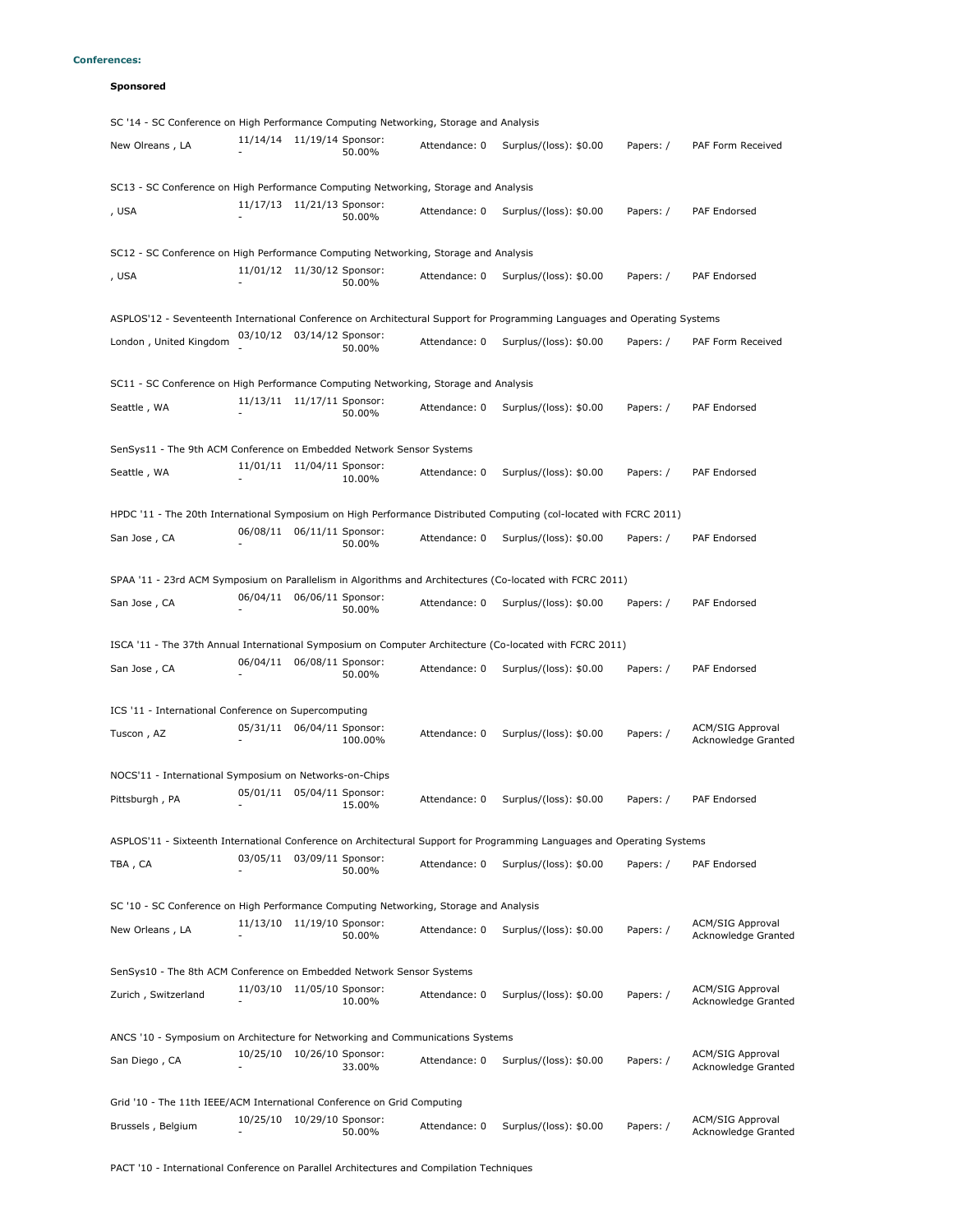| Vienna, Austria                                                                       | 09/11/10 09/15/10 Sponsor: |                   | 33.00%  | Attendance: 0 | Surplus/(loss): \$0.00 | Papers: /         | <b>ACM/SIG Approval</b><br>Acknowledge Granted |
|---------------------------------------------------------------------------------------|----------------------------|-------------------|---------|---------------|------------------------|-------------------|------------------------------------------------|
| - SIGARCH Grants/PACT 2010                                                            |                            |                   |         |               |                        |                   |                                                |
|                                                                                       | 09/11/10                   | 09/15/10 Sponsor: | 100.00% | Attendance: 0 | Surplus/(loss): \$0.00 | Papers: /         | Forum                                          |
| HPDC '10 - The 19th International Symposium on High Performance Distributed Computing |                            |                   |         |               |                        |                   |                                                |
| Chicago, IL                                                                           | 06/21/10                   | 06/25/10 Sponsor: | 50.00%  | Attendance: 0 | Surplus/(loss): \$0.00 | Papers: /         | <b>ACM/SIG Approval</b><br>Acknowledge Granted |
| ISCA '10 - The 37th Annual International Symposium on Computer Architecture           |                            |                   |         |               |                        |                   |                                                |
| Saint-Malo, France                                                                    | 06/19/10 06/23/10 Sponsor: |                   | 50.00%  | Attendance: 0 | Surplus/(loss): \$0.00 | Papers:<br>245/44 | <b>ACM/SIG Approval</b><br>Acknowledge Granted |
| - SIGARCH Travel Grants to ISCA                                                       |                            |                   |         |               |                        |                   |                                                |
|                                                                                       | 06/19/10                   | 06/23/10 Sponsor: | 100.00% | Attendance: 0 | Surplus/(loss): \$0.00 | Papers: /         | Forum                                          |
| SPAA 10 - 22nd ACM Symposium on Parallelism in Algorithms and Architectures           |                            |                   |         |               |                        |                   |                                                |
| Thira, Santorini, Greece                                                              | 06/13/10                   | 06/15/10 Sponsor: | 50.00%  | Attendance: 0 | Surplus/(loss): \$0.00 | Papers:<br>110/35 | <b>ACM/SIG Approval</b><br>Acknowledge Granted |
| BADS'10 - 2nd Workshop on Bio-Inspired Algorithms for Distributed Systems             |                            |                   |         |               |                        |                   |                                                |
| , USA                                                                                 | 06/11/10 06/11/10 Sponsor: |                   | 16.00%  | Attendance: 0 | Surplus/(loss): \$0.00 | Papers: /         | New Event Entered                              |
| GMAC'10 - 2nd Workshop Grids Meets Autonomic Computing                                |                            |                   |         |               |                        |                   |                                                |
| , USA                                                                                 | 06/07/10 06/07/10 Sponsor: |                   | 16.00%  | Attendance: 0 | Surplus/(loss): \$0.00 | Papers: /         | New Event Entered                              |
| HotAC V'10 - 5th Workshop on Hot Topics in Autonomic Computing                        |                            |                   |         |               |                        |                   |                                                |
| , USA                                                                                 | 06/07/10                   | 06/07/10 Sponsor: | 16.00%  | Attendance: 0 | Surplus/(loss): \$0.00 | Papers: /         | New Event Entered                              |
| SOAR'10 - Second International Workshop on Self-Organizing Architectures              |                            |                   |         |               |                        |                   |                                                |
| , USA                                                                                 | 06/07/10 06/07/10 Sponsor: |                   | 16.00%  | Attendance: 0 | Surplus/(loss): \$0.00 | Papers: /         | New Event Entered                              |
| ICAC '10 - 7th International Conference on Autonomic Computing                        |                            |                   |         |               |                        |                   |                                                |
| Reston, VA                                                                            | 06/07/10                   | 06/11/10 Sponsor: | 16.00%  | Attendance: 0 | Surplus/(loss): \$0.00 | Papers: 3/3       | ACM/SIG Approval<br>Acknowledge Granted        |
| - ICAC 2010 International Conference on Autonomic Computing                           |                            |                   |         |               |                        |                   |                                                |
| Chicago, IL                                                                           | 06/07/10                   | 06/11/10 Sponsor: | 16.00%  | Attendance: 0 | Surplus/(loss): \$0.00 | Papers: /         | New Event Entered                              |
| ICS'10 - International Conference on Supercomputing                                   |                            |                   |         |               |                        |                   |                                                |
| Tsukuba, Japan                                                                        | 06/01/10 06/04/10 Sponsor: |                   | 100.00% | Attendance: 0 | Surplus/(loss): \$0.00 | Papers:<br>180/32 | <b>ACM/SIG Approval</b><br>Acknowledge Granted |
| NOCS'10 - International Symposium on Networks-on-Chips                                |                            |                   |         |               |                        |                   |                                                |
| Grenoble, France                                                                      | 05/03/10                   | 05/06/10 Sponsor: | 15.00%  | Attendance: 0 | Surplus/(loss): \$0.00 | Papers: /         | <b>ACM/SIG Approval</b><br>Acknowledge Granted |
| Interact'10 - Workshop on Interaction between Compilers and Computer Architecture     |                            |                   |         |               |                        |                   |                                                |
| , USA                                                                                 | 03/13/10 03/13/10 Sponsor: |                   | 50.00%  | Attendance: 0 | Surplus/(loss): \$0.00 | Papers: /         | New Event Entered                              |
| ASPLOS '10 - Architectural Support for Programming Languages and Operating Systems    |                            |                   |         |               |                        |                   |                                                |
| Pittsburgh, PA                                                                        | 03/13/10                   | 03/17/10 Sponsor: | 50.00%  | Attendance: 0 | Surplus/(loss): \$0.00 | Papers:<br>181/32 | <b>ACM/SIG Approval</b><br>Acknowledge Granted |
| UltraVis'09 - Ultrascale Visualization                                                |                            |                   |         |               |                        |                   |                                                |
| , USA                                                                                 | 11/16/09                   | 11/16/09 Sponsor: | 50.00%  | Attendance: 0 | Surplus/(loss): \$0.00 | Papers: /         | New Event Entered                              |

HPRCTA'09 - Third International Workshop on High-Performance Reconfigurable Computing Technology and Applications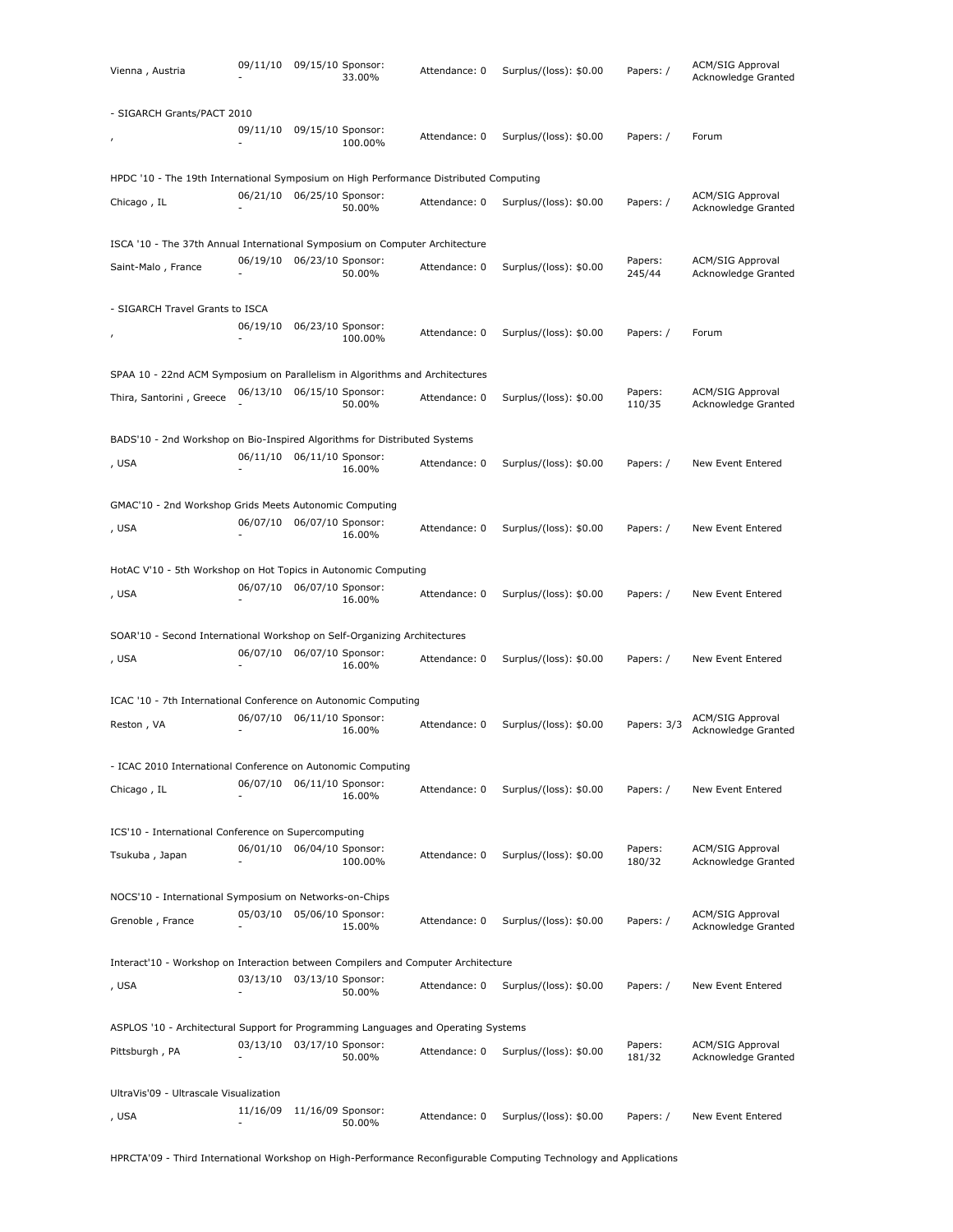| , USA                                                                                                     | 11/15/09                   | 11/15/09 Sponsor: | 50.00% | Attendance: 0        | Surplus/(loss): \$0.00                   | Papers: /         | ACM/SIG Approval<br>Acknowledge Granted        |
|-----------------------------------------------------------------------------------------------------------|----------------------------|-------------------|--------|----------------------|------------------------------------------|-------------------|------------------------------------------------|
| CBHPC '09 - Component-Based High Performance Computing 2009                                               |                            |                   |        |                      |                                          |                   |                                                |
| , USA                                                                                                     | 11/14/09 11/14/09 Sponsor: |                   | 50.00% | Attendance: 0        | Surplus/(loss): \$0.00                   | Papers: /         | ACM/SIG Approval<br>Acknowledge Granted        |
| MTAGS'09 - 2nd Workshop on Many-Task Computing on Grids and Supercomputers                                |                            |                   |        |                      |                                          |                   |                                                |
| , USA                                                                                                     | 11/14/09 11/14/09 Sponsor: |                   | 50.00% | Attendance: 0        | Surplus/(loss): \$0.00                   | Papers: /         | Proceedings Entry Only                         |
| PDSW'09 - Petascale Data Storage Workshop                                                                 |                            |                   |        |                      |                                          |                   |                                                |
| , USA                                                                                                     | 11/14/09 11/14/09 Sponsor: |                   | 50.00% | Attendance: 0        | Surplus/(loss): \$0.00                   | Papers: /         | New Event Entered                              |
| WORKS'09 - 4th Workshop on Workflows in Support of Large-Scale Science                                    |                            |                   |        |                      |                                          |                   |                                                |
| , USA                                                                                                     | 11/14/09 11/14/09 Sponsor: |                   | 50.00% | Attendance: 0        | Surplus/(loss): \$0.00                   | Papers: /         | <b>ACM/SIG Approval</b><br>Acknowledge Granted |
| - Indigenous Hardware, Software & Infrastructure Research                                                 |                            |                   |        |                      |                                          |                   |                                                |
| , USA                                                                                                     | 11/14/09 11/14/09 Sponsor: |                   | 50.00% | Attendance: 0        | Surplus/(loss): \$0.00                   | Papers: /         | <b>ACM/SIG Approval</b><br>Acknowledge Granted |
| - Workshop on High Performance Computational Finance                                                      |                            |                   |        |                      |                                          |                   |                                                |
| , USA                                                                                                     | 11/14/09 11/14/09 Sponsor: |                   | 50.00% | Attendance: 0        | Surplus/(loss): \$0.00                   | Papers: /         | <b>ACM/SIG Approval</b><br>Acknowledge Granted |
| GCE'09 - Grid Computing Environments                                                                      |                            |                   |        |                      |                                          |                   |                                                |
| , USA                                                                                                     | 11/14/09 11/20/09 Sponsor: |                   | 50.00% | Attendance: 0        | Surplus/(loss): \$0.00                   | Papers: /         | New Event Entered                              |
| SC '09 - SC Conference on High Performance Computing Networking, Storage and Analysis                     |                            |                   |        |                      |                                          |                   |                                                |
| Portland, OR                                                                                              | 11/14/09 11/20/09 Sponsor: |                   | 50.00% | Attendance:<br>3,745 | Surplus/(loss):<br>\$1,303,588.00        | Papers:<br>16/10  | Closed                                         |
| SenSys09 - The 7th ACM Conference on Embedded Network Sensor Systems                                      |                            |                   |        |                      |                                          |                   |                                                |
| Berkeley, CA                                                                                              | 11/04/09 11/06/09 Sponsor: |                   | 10.00% | Attendance: 283      | Surplus/(loss):<br>\$83,164.00           | Papers:<br>119/21 | Closed                                         |
| WUWNet09 - International Workshop on UnderWater Networks                                                  |                            |                   |        |                      |                                          |                   |                                                |
| , USA                                                                                                     | 11/03/09                   | 11/03/09 Sponsor: | 10.00% | Attendance: 0        | Surplus/(loss): \$0.00                   | Papers: /         | Closed                                         |
| BuildSys '09 - BuildSys '09 - 1st workshop on Embedded Sensing Systems for Energy-Efficiency in Buildings |                            |                   |        |                      |                                          |                   |                                                |
| , USA                                                                                                     | 11/03/09                   | 11/04/09 Sponsor: | 10.00% | Attendance: 0        | Surplus/(loss): \$0.00                   | Papers: /         | <b>ACM/SIG Approval</b><br>Acknowledge Granted |
| ANCS '09 - Symposium on Architecture for Networking and Communications Systems                            |                            |                   |        |                      |                                          |                   |                                                |
| Princeton, NJ                                                                                             | 10/19/09 10/20/09 Sponsor: |                   | 33.00% | Attendance: 71       | Surplus/(loss):<br>\$9,802.00            | Papers: /         | Closed                                         |
| Grid '09 - 2009 IEEE/ACM International Conference on Grid Computing                                       |                            |                   |        |                      |                                          |                   |                                                |
| Banff, Alberta, Canada                                                                                    | 10/13/09                   | 10/15/09 Sponsor: | 50.00% | Attendance: 113      | Surplus/(loss):<br>\$10,493.00           | Papers: /         | Closed                                         |
| PACT '09 - International Conference on Parallel Architectures and Compilation Techniques                  |                            |                   |        |                      |                                          |                   |                                                |
| Raleigh, NC                                                                                               | 09/12/09 09/16/09 Sponsor: |                   | 33.00% | Attendance: 135      | Surplus/(loss):<br>\$15,663.00           | Papers: /         | Closed                                         |
| SPAA 09 - 21st ACM Symposium on Parallelism in Algorithms and Architectures                               |                            |                   |        |                      |                                          |                   |                                                |
| Calgary, AB                                                                                               | 08/11/09                   | 08/13/09 Sponsor: | 50.00% |                      | Attendance: 32 Surplus/(loss): (\$78.00) | Papers:<br>114/35 | Closed                                         |
| ISCA '09 - The 36th Annual International Symposium on Computer Architecture                               |                            |                   |        |                      |                                          |                   |                                                |
| Austin, TX                                                                                                | 06/20/09 06/24/09 Sponsor: |                   | 50.00% | Attendance: 515      | Surplus/(loss):<br>\$44,373.00           | Papers:<br>210/43 | Closed                                         |

AAC'09 - 2nd International Workshop on Agents for Autonomic Computing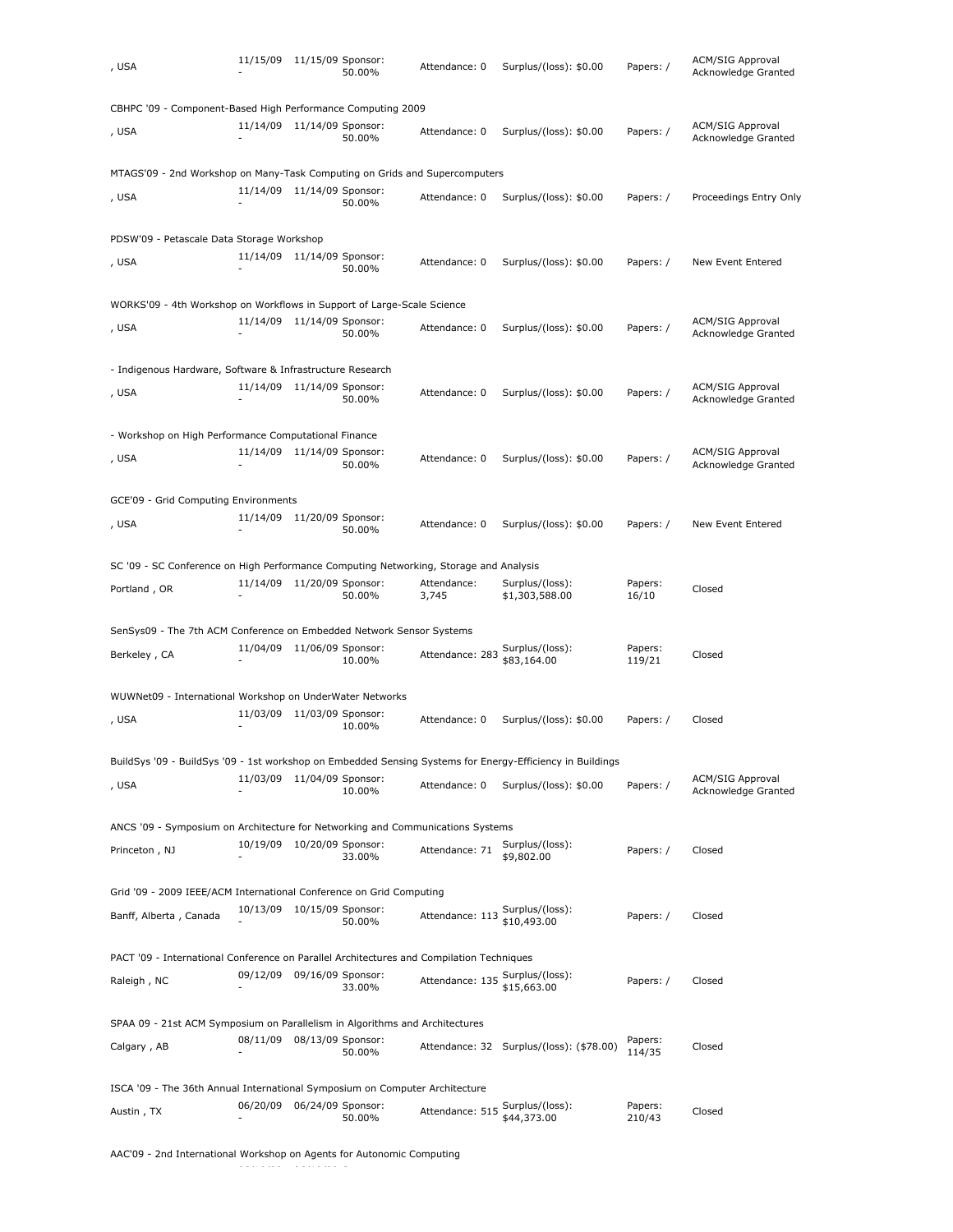| , Spain                                                                                                          | 06/19/09 | 06/19/09 Sponsor:          | 16.00% | Attendance: 0   | Surplus/(loss): \$0.00                                                                              | Papers: /           | PAF Endorsed      |
|------------------------------------------------------------------------------------------------------------------|----------|----------------------------|--------|-----------------|-----------------------------------------------------------------------------------------------------|---------------------|-------------------|
| ACDC'09 - Workshop on Automated Control for Datacenters and Clouds                                               |          |                            |        |                 |                                                                                                     |                     |                   |
| , Spain                                                                                                          | 06/19/09 | 06/19/09 Sponsor:          | 16.00% | Attendance: 0   | Surplus/(loss): \$0.00                                                                              | Papers: /           | PAF Endorsed      |
| BADS'09 - Workshop on Bio-Inspired Algorithms for Distributed Systems                                            |          |                            |        |                 |                                                                                                     |                     |                   |
| , Spain                                                                                                          | 06/19/09 | 06/19/09 Sponsor:          | 16.00% | Attendance: 0   | Surplus/(loss): \$0.00                                                                              | Papers: /           | PAF Endorsed      |
| DARAS'09 - Workshop on Deeper Automated Reasoning within Autonomic Systems                                       |          |                            |        |                 |                                                                                                     |                     |                   |
| , Spain                                                                                                          | 06/15/09 | 06/15/09 Sponsor:          | 16.00% | Attendance: 0   | Surplus/(loss): \$0.00                                                                              | Papers: /           | PAF Endorsed      |
| GMAC'09 - Workshop Grids Meets Autonomic Computing                                                               |          |                            |        |                 |                                                                                                     |                     |                   |
| , Spain                                                                                                          | 06/15/09 | 06/15/09 Sponsor:          | 16.00% | Attendance: 0   | Surplus/(loss): \$0.00                                                                              | Papers: /           | PAF Endorsed      |
| HotAC IV'09 - 4th Workshop on Hot Topics in Autonomic Computing                                                  |          |                            |        |                 |                                                                                                     |                     |                   |
| , Spain                                                                                                          | 06/15/09 | 06/15/09 Sponsor:          | 16.00% | Attendance: 0   | Surplus/(loss): \$0.00                                                                              | Papers: /           | PAF Endorsed      |
| MUCS'09 - 6th International Workshop on Managing Ubiquitous Communications and Services                          |          |                            |        |                 |                                                                                                     |                     |                   |
| , Spain                                                                                                          | 06/15/09 | 06/15/09 Sponsor:          | 16.00% | Attendance: 0   | Surplus/(loss): \$0.00                                                                              | Papers: /           | PAF Endorsed      |
| VTDC'09 - 3rd International Workshop on Virtualization Technologies in Distributed Computing                     |          |                            |        |                 |                                                                                                     |                     |                   |
| , Spain                                                                                                          | 06/15/09 | 06/15/09 Sponsor:          | 16.00% | Attendance: 0   | Surplus/(loss): \$0.00                                                                              | Papers: /           | PAF Endorsed      |
| ICAC '09 - 6th International Conference on Autonomic Computing                                                   |          |                            |        |                 |                                                                                                     |                     |                   |
| Barcelona, Spain                                                                                                 | 06/15/09 | 06/19/09 Sponsor:          | 16.00% | Attendance: 135 | Surplus/(loss):<br>\$3,940.00                                                                       | Papers: 7/6 Closed  |                   |
| ICAC-INDST'09 - ICAC-INDST'09                                                                                    |          |                            |        |                 |                                                                                                     |                     |                   |
| , Spain                                                                                                          | 06/15/09 | 06/19/09 Sponsor:          | 16.00% | Attendance: 0   | Surplus/(loss): \$0.00                                                                              | Papers: /           | PAF Endorsed      |
| CLADE'09 - Challenges of Large Applications in Distributed Environments                                          |          |                            |        |                 |                                                                                                     |                     |                   |
| , Germany                                                                                                        | 06/11/09 | 06/11/09 Sponsor:          | 50.00% | Attendance: 0   | Surplus/(loss): \$0.00                                                                              | Papers: /           | PAF Form Received |
| DADC'09 - DADC09 - Workshop on Data-aware Distributed Computing                                                  |          |                            |        |                 |                                                                                                     |                     |                   |
| , Germany                                                                                                        | 06/11/09 | 06/11/09 Sponsor:          | 50.00% | Attendance: 0   | Surplus/(loss): \$0.00                                                                              | Papers: /           | PAF Form Received |
| LSAP'09 - Large-Scale System and Application Performance                                                         |          |                            |        |                 |                                                                                                     |                     |                   |
| , Germany                                                                                                        |          | 06/11/09 06/11/09 Sponsor: | 50.00% | Attendance: 0   | Surplus/(loss): \$0.00                                                                              | Papers: /           | PAF Form Received |
| Resilience' 09 - Workshop on Resiliency in High Performance                                                      |          |                            |        |                 |                                                                                                     |                     |                   |
| , Germany                                                                                                        | 06/11/09 | 06/11/09 Sponsor:          | 50.00% | Attendance: 0   | Surplus/(loss): \$0.00                                                                              | Papers: /           | PAF Form Received |
|                                                                                                                  |          |                            |        |                 | UPGRADE-CN'09 - Workshop on the Use of P2P, GRID and Agents for the Development of Content Networks |                     |                   |
| , Germany                                                                                                        |          | 06/11/09 06/11/09 Sponsor: | 50.00% | Attendance: 0   | Surplus/(loss): \$0.00                                                                              | Papers: /           | PAF Form Received |
|                                                                                                                  |          |                            |        |                 | UPGRADE-CN'09 - Workshop on the Use of P2P, GRID and Agents for the Development of Content Networks |                     |                   |
| , Germany                                                                                                        | 06/11/09 | 06/11/09 Sponsor:          | 50.00% | Attendance: 0   | Surplus/(loss): \$0.00                                                                              | Papers: /           | PAF Form Received |
| HPDC '09 - International Symposium on High Performance Distributed Computing<br>Garching near Munich,<br>Germany | 06/11/09 | 06/13/09 Sponsor:          | 50.00% | Attendance: 29  | Surplus/(loss):<br>\$1,866.00                                                                       | Papers: 12/4 Closed |                   |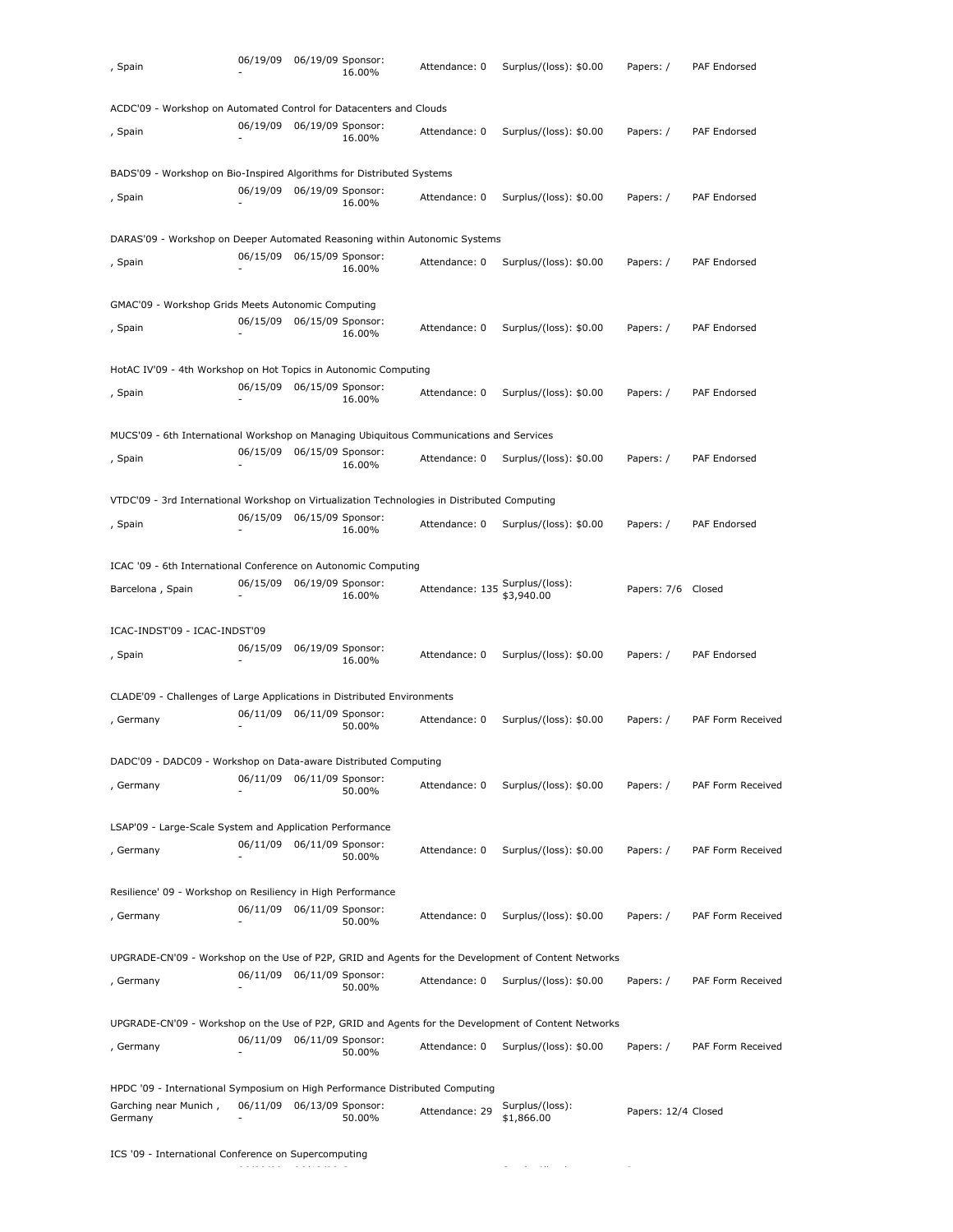| Yorktown Heights, NY                                                                                | 06/08/09 06/12/09 Sponsor: | 100.00% | Attendance: 186                                | Surplus/(loss):<br>\$34,537.00     | Papers:<br>191/47 | Closed                                         |
|-----------------------------------------------------------------------------------------------------|----------------------------|---------|------------------------------------------------|------------------------------------|-------------------|------------------------------------------------|
| NOCS'09 - International Symposium on Networks-on-Chips                                              |                            |         |                                                |                                    |                   |                                                |
| La Jolla , CA                                                                                       | 05/10/09 05/13/09 Sponsor: | 15.00%  | Attendance: 71                                 | Surplus/(loss):<br>\$5,127.00      | Papers: /         | Closed                                         |
| ASPLOS09 - Architectural Support for Programming Languages and Operating Systems                    |                            |         |                                                |                                    |                   |                                                |
| Washington, DC                                                                                      | 03/07/09 03/11/09 Sponsor: | 50.00%  | Attendance: 217 Surplus/(loss):<br>\$5,927.00  |                                    | Papers:<br>113/29 | Closed                                         |
| HiPC08 - 15th International Conference on High Performance Computing                                |                            |         |                                                |                                    |                   |                                                |
| Bangalore, India                                                                                    | 12/17/08 12/20/08 Sponsor: | 10.00%  | Attendance: 128                                | Surplus/(loss):<br>\$10,930.00     | Papers: /         | Closed                                         |
| SC08 - SC Conference on High Performance Computing Networking, Storage and Analysis                 |                            |         |                                                |                                    |                   |                                                |
| Austin, TX                                                                                          | 11/15/08 11/21/08 Sponsor: | 50.00%  | Attendance:<br>3,273                           | Surplus/(loss):<br>\$1,216,414.23  | Papers: /         | Closed                                         |
| ANCS '08 - Symposium on Architecture for Networking and Communications Systems                      |                            |         |                                                |                                    |                   |                                                |
| San Jose, CA                                                                                        | 11/06/08 11/07/08 Sponsor: | 33.00%  | Attendance: 74                                 | Surplus/(loss):<br>\$16,975.00     | Papers: /         | Closed                                         |
| SenSys08 - The 6th ACM Conference on Embedded Networked Sensor Systems                              |                            |         |                                                |                                    |                   |                                                |
| Raleigh, NC                                                                                         | 11/04/08 11/07/08 Sponsor: | 10.00%  | Attendance: 208                                | Surplus/(loss):<br>\$32,472.00     | Papers:<br>153/25 | Closed                                         |
| PACT '08 - International Conference on Parallel Architectures and Compilation Techniques            |                            |         |                                                |                                    |                   |                                                |
| Toronto, Canada                                                                                     | 10/25/08 10/29/08 Sponsor: | 33.30%  | Attendance: 151 Surplus/(loss):<br>\$17,902.00 |                                    | Papers:<br>159/29 | Closed                                         |
| Grid08 - 2008 IEEE/ACM International Conference on Grid Computing                                   |                            |         |                                                |                                    |                   |                                                |
| Tokyo, Japan                                                                                        | 09/29/08 10/01/08 Sponsor: | 50.00%  | Attendance: 134 Surplus/(loss):<br>\$17,923.00 |                                    | Papers: /         | Closed                                         |
| DADC'08 - Workshop on Data-aware Distributed Computing                                              |                            |         |                                                |                                    |                   |                                                |
| , USA                                                                                               | 06/24/08 06/24/08 Sponsor: | 50.00%  | Attendance: 0                                  | Surplus/(loss): \$0.00             | Papers: /         | <b>ACM/SIG Approval</b><br>Acknowledge Granted |
| CLADE'08 - Challenges of Large Applicationsin Distributed Environments                              |                            |         |                                                |                                    |                   |                                                |
| , USA                                                                                               | 06/23/08 06/23/08 Sponsor: | 50.00%  | Attendance: 0                                  | Surplus/(loss): \$0.00             | Papers: /         | <b>ACM/SIG Approval</b><br>Acknowledge Granted |
| UPGRADE-CN'08 - Workshop on the Use of P2P, GRID and Agents for the Development of Content Networks |                            |         |                                                |                                    |                   |                                                |
| , USA                                                                                               | 06/23/08 06/23/08 Sponsor: | 50.00%  | Attendance: 0                                  | Surplus/(loss): \$0.00             | Papers: /         | <b>ACM/SIG Approval</b><br>Acknowledge Granted |
| HPDC '08 - International Symposium on High Performance Distributed Computing                        |                            |         |                                                |                                    |                   |                                                |
| Boston, MA                                                                                          | 06/23/08 06/27/08 Sponsor: | 50.00%  | Attendance: 83                                 | Surplus/(loss):<br>$($ \$5,319.00) | Papers:<br>103/18 | Closed                                         |
| ISCA08 - The 35th Annual International Symposium on Computer Architecture                           |                            |         |                                                |                                    |                   |                                                |
| Beijing, China                                                                                      | 06/21/08 06/25/08 Sponsor: | 50.00%  | Attendance: 365                                | Surplus/(loss):<br>\$50,767.00     | Papers:<br>259/37 | Closed                                         |
| SPAA08 - 20th ACM Symposium on Parallelism in Algorithms and Architectures                          |                            |         |                                                |                                    |                   |                                                |
| Munich, Germany                                                                                     | 06/14/08 06/16/08 Sponsor: | 50.00%  | Attendance: 83                                 | Surplus/(loss):<br>$(*851.00)$     | Papers:<br>128/36 | Closed                                         |
| ICS08 - International Conference on Supercomputing                                                  |                            |         |                                                |                                    |                   |                                                |
| Island of Kos, Greece                                                                               | 06/07/08 06/12/08 Sponsor: | 100.00% | Attendance: 95                                 | Surplus/(loss):<br>\$3,466.00      | Papers:<br>140/37 | Closed                                         |
| ICAC '08 - 5th International Conference on Autonomic Computing                                      |                            |         |                                                |                                    |                   |                                                |
| Chicago, IL                                                                                         | 06/02/08 06/06/08 Sponsor: | 16.00%  | Attendance: 78                                 | Surplus/(loss):<br>(\$12,407.00)   | Papers: /         | Closed                                         |

MSPC'08 - Workshop on Memory System Performance and Correctness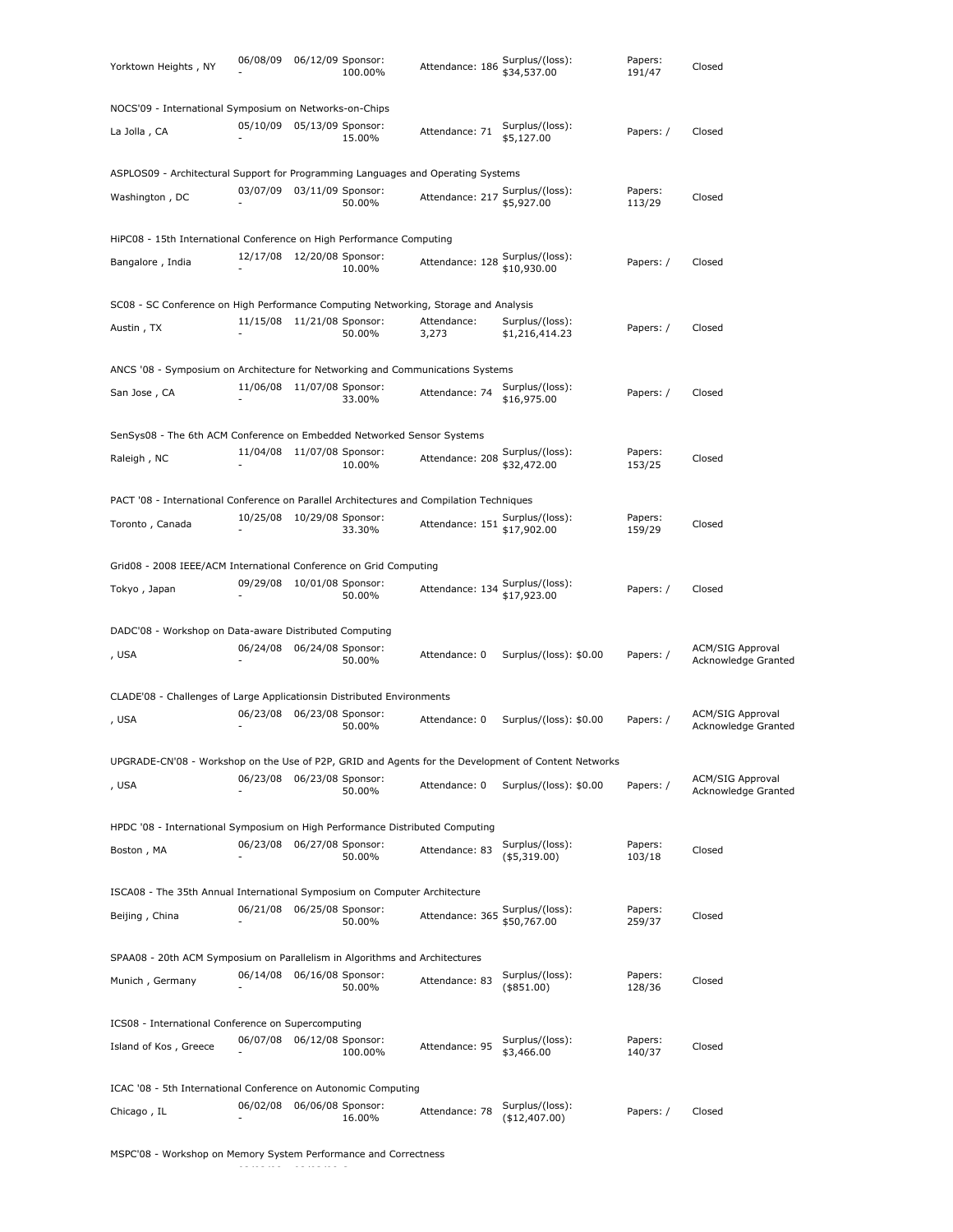| , USA                                                                                                             | 03/02/08 03/02/08 Sponsor:                               | 50.00% | Attendance: 0   | Surplus/(loss): \$0.00         | Papers: /         | Closed                                         |
|-------------------------------------------------------------------------------------------------------------------|----------------------------------------------------------|--------|-----------------|--------------------------------|-------------------|------------------------------------------------|
| ASPLOS08 - Architectural Support for Programming Languages and Operating Systems (co-located with VEE 2008)       |                                                          |        |                 |                                |                   |                                                |
| Seattle, WA                                                                                                       | 03/01/08 03/05/08 Sponsor:                               | 50.00% | Attendance: 301 | Surplus/(loss):<br>\$40,267.00 | Papers:<br>127/31 | Closed                                         |
| HiPC07 - 14th International Conference on High Performance Computing                                              |                                                          |        |                 |                                |                   |                                                |
| Goa, India                                                                                                        | 12/18/07  12/21/07  Sponsor:                             | 10.00% | Attendance: 199 | Surplus/(loss):<br>\$12,981.00 | Papers: /         | Closed                                         |
|                                                                                                                   |                                                          |        |                 |                                |                   |                                                |
| ANCS07 - Symposium on Architecture for Networking and Communications Systems                                      | 12/03/07  12/04/07  Sponsor:                             |        |                 | Surplus/(loss):                | Papers:           |                                                |
| , FL                                                                                                              |                                                          | 33.00% | Attendance: 57  | \$9,848.54                     | 70/20             | Closed                                         |
| HPC '07 - HPC on Large Graphs                                                                                     |                                                          |        |                 |                                |                   |                                                |
| , USA                                                                                                             | 11/16/07 11/16/07 Sponsor:                               | 50.00% | Attendance: 0   | Surplus/(loss): \$0.00         | Papers: /         | <b>ACM/SIG Approval</b><br>Acknowledge Granted |
| HPCNano07 - The Third International Workshop on High Performance Computing for Nano-science and Technology        |                                                          |        |                 |                                |                   |                                                |
| , USA                                                                                                             | 11/16/07 11/16/07 Sponsor:                               | 50.00% | Attendance: 0   | Surplus/(loss): \$0.00         | Papers: /         | <b>ACM/SIG Approval</b><br>Acknowledge Granted |
| PCM'07 - Parallel Computing with MATLAB®                                                                          |                                                          |        |                 |                                |                   |                                                |
| , USA                                                                                                             | 11/12/07  11/12/07  Sponsor:                             | 50.00% | Attendance: 0   | Surplus/(loss): \$0.00         | Papers: /         | <b>ACM/SIG Approval</b><br>Acknowledge Granted |
| SUVW'07 - SciDAC Ultra-Scale Visualization Workshop                                                               |                                                          |        |                 |                                |                   |                                                |
| , USA                                                                                                             | 11/12/07 11/12/07 Sponsor:                               | 50.00% | Attendance: 0   | Surplus/(loss): \$0.00         | Papers: /         | <b>ACM/SIG Approval</b><br>Acknowledge Granted |
| VTDC'07 - 2nd International Workshop on Virtualization Technologies in Distributed Computing                      |                                                          |        |                 |                                |                   |                                                |
| , USA                                                                                                             | 11/12/07 11/12/07 Sponsor:                               |        | Attendance: 0   | Surplus/(loss): \$0.00         | Papers: /         | <b>ACM/SIG Approval</b>                        |
|                                                                                                                   |                                                          | 50.00% |                 |                                |                   | Acknowledge Granted                            |
| HPCC'07 - High Performance Computing in China (Solution Approaches to Impediments for High Performance Computing) |                                                          |        |                 |                                |                   |                                                |
| , USA                                                                                                             | 11/11/07 11/11/07 Sponsor:                               | 50.00% | Attendance: 0   | Surplus/(loss): \$0.00         | Papers: /         | <b>ACM/SIG Approval</b><br>Acknowledge Granted |
| HPRCTA'07 - HPRCTA'07Workshop of High-Performance Reconfigurable Computing Technology and Applications            |                                                          |        |                 |                                |                   |                                                |
| , USA                                                                                                             | 11/11/07 11/11/07 Sponsor:                               |        | Attendance: 0   | Surplus/(loss): \$0.00         | Papers: /         | <b>ACM/SIG Approval</b>                        |
|                                                                                                                   |                                                          | 50.00% |                 |                                |                   | Acknowledge Granted                            |
| PDSW'07 - Petascale Data Storage Workshop                                                                         |                                                          |        |                 |                                |                   |                                                |
| , USA                                                                                                             | 11/11/07  11/11/07  Sponsor:                             | 50.00% | Attendance: 0   | Surplus/(loss): \$0.00         | Papers: /         | <b>ACM/SIG Approval</b><br>Acknowledge Granted |
| SenseID'07 - 1st ACM Workshop on Convergence of RFID and Wireless Sensor Networks and their Applications.         |                                                          |        |                 |                                |                   |                                                |
| , Australia                                                                                                       | 11/11/07 11/11/07 Sponsor:                               | 10.00% | Attendance: 0   | Surplus/(loss): \$0.00         | Papers: /         | <b>ACM/SIG Approval</b><br>Acknowledge Granted |
| WPAOHCS'07 - Workshop on Performance Analysis and Optimization of High-End Computing Systems                      |                                                          |        |                 |                                |                   |                                                |
| , USA                                                                                                             | 11/11/07  11/11/07  Sponsor:<br>$\overline{\phantom{a}}$ | 50.00% | Attendance: 0   | Surplus/(loss): \$0.00         | Papers: /         | <b>ACM/SIG Approval</b><br>Acknowledge Granted |
| GCE'07 - Workshop of Grid Computing Portals and Science Gateways                                                  |                                                          |        |                 |                                |                   |                                                |
| , USA                                                                                                             | 11/11/07 11/12/07 Sponsor:<br>٠                          | 50.00% | Attendance: 0   | Surplus/(loss): \$0.00         | Papers: /         | <b>ACM/SIG Approval</b><br>Acknowledge Granted |
| MMCAAD'07 - Manycore and Multicore Computing: Architectures, Applications And Directions                          |                                                          |        |                 |                                |                   |                                                |
| , USA                                                                                                             | 11/11/07 11/12/07 Sponsor:<br>$\overline{\phantom{a}}$   | 50.00% | Attendance: 0   | Surplus/(loss): \$0.00         | Papers: /         | <b>ACM/SIG Approval</b><br>Acknowledge Granted |
| MMCAAD'07 - Manycore and Multicore Computing: Architectures, Applications And Directions                          |                                                          |        |                 |                                |                   |                                                |
| , USA                                                                                                             | 11/11/07 11/12/07 Sponsor:                               | 50.00% | Attendance: 0   | Surplus/(loss): \$0.00         | Papers: /         | <b>ACM/SIG Approval</b><br>Acknowledge Granted |
|                                                                                                                   |                                                          |        |                 |                                |                   |                                                |

SC07 - Conference on High Performance Computing Networking, Storage and Analysis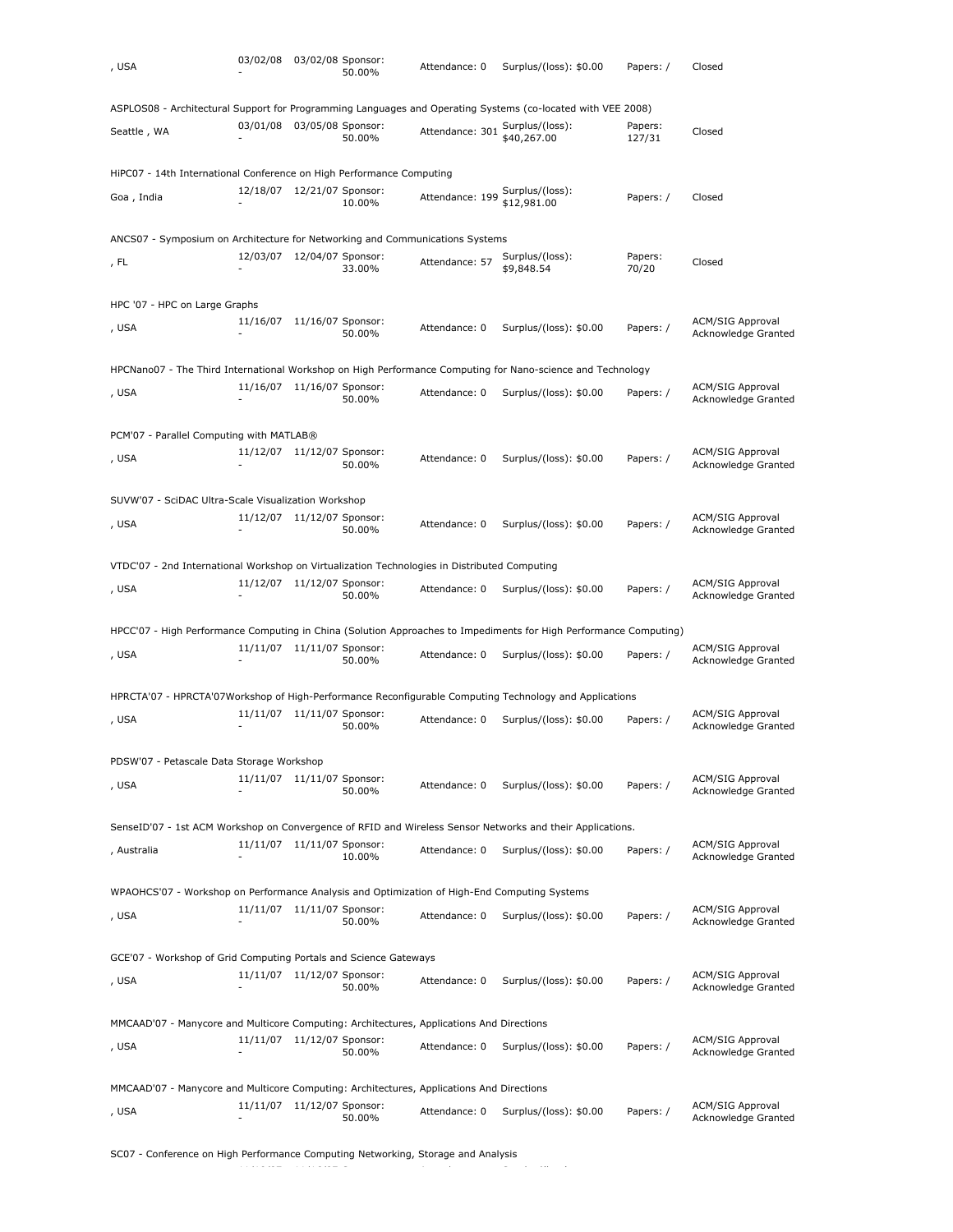| Reno, NV                                                                                                                | 11/10/07 11/16/07 Sponsor: |                   | 50.00%  | Attendance:<br>3,039 | Surplus/(loss):<br>\$1,146,521.83 | Papers: /           | Closed                                         |
|-------------------------------------------------------------------------------------------------------------------------|----------------------------|-------------------|---------|----------------------|-----------------------------------|---------------------|------------------------------------------------|
| SenSys07 - The 5th ACM Conference on Embedded Network Sensor Systems                                                    |                            |                   |         |                      |                                   |                     |                                                |
| Sydney, Australia                                                                                                       | 11/04/07 11/09/07 Sponsor: |                   | 10.00%  | Attendance: 153      | Surplus/(loss):<br>\$27,526.00    | Papers:<br>149/25   | Closed                                         |
| Grid07 - 2007 IEEE/ACM International Conference on Grid Computing                                                       |                            |                   |         |                      |                                   |                     |                                                |
| Austin, TX                                                                                                              | 09/19/07                   | 09/21/07 Sponsor: | 50.00%  | Attendance: 0        | Surplus/(loss): \$0.00            | Papers: /           | Closed                                         |
| PACT07 - International Conference on Parallel Architectures and Compilation Techniques                                  |                            |                   |         |                      |                                   |                     |                                                |
| Brasov, Romania                                                                                                         | 09/15/07 09/19/07 Sponsor: |                   | 33.30%  | Attendance: 168      | Surplus/(loss):<br>\$39,697.00    | Papers: /           | Closed                                         |
| SOCP'07 - Service-Oriented Computing Performance: Aspects, Issues, and Approaches (HPDC'07 workshop)                    |                            |                   |         |                      |                                   |                     |                                                |
| , USA                                                                                                                   | 06/26/07                   | 06/26/07 Sponsor: | 50.00%  | Attendance: 0        | Surplus/(loss): \$0.00            | Papers: /           |                                                |
| UPGRADE-CN'07 - 2nd Wkshp on the Use of P2P, GRID and Agents for the Development of Content Networks (HPDC'07 workshop) |                            |                   |         |                      |                                   |                     |                                                |
| , USA                                                                                                                   | 06/26/07                   | 06/26/07 Sponsor: | 50.00%  | Attendance: 0        | Surplus/(loss): \$0.00            | Papers: /           |                                                |
| CLADE'07 - Challenges of Large Applications in Distributed Environment (HDPC'07 Workshop)                               |                            |                   |         |                      |                                   |                     |                                                |
| , USA                                                                                                                   | 06/25/07                   | 06/25/07 Sponsor: | 50.00%  | Attendance: 0        | Surplus/(loss): \$0.00            | Papers: /           |                                                |
| Grid Monitoring Work - Grid Monitoring Workshop'07 (HDPC'07 workshop)                                                   |                            |                   |         |                      |                                   |                     |                                                |
| , USA                                                                                                                   | 06/25/07                   | 06/25/07 Sponsor: | 50.00%  | Attendance: 0        | Surplus/(loss): \$0.00            | Papers: /           |                                                |
| WORKS'07 - Workflows in Support of Large-Scale Science (HPDC'07 workshop)                                               |                            |                   |         |                      |                                   |                     |                                                |
| , USA                                                                                                                   | 06/25/07                   | 06/25/07 Sponsor: | 50.00%  | Attendance: 0        | Surplus/(loss): \$0.00            | Papers: /           |                                                |
| HPDC07 - International Symposium on High Performance Distributed Computing                                              |                            |                   |         |                      |                                   |                     |                                                |
| Monterey, CA                                                                                                            | 06/25/07                   | 06/29/07 Sponsor: | 50.00%  | Attendance: 68       | Surplus/(loss):<br>\$4,807.00     | Papers: 13/5 Closed |                                                |
| ICS07 - International Conference on Supercomputing                                                                      |                            |                   |         |                      |                                   |                     |                                                |
| Seattle, WA                                                                                                             | 06/16/07                   | 06/20/07 Sponsor: | 100.00% | Attendance: 80       | Surplus/(loss):<br>( \$8,672.46)  | Papers:<br>123/29   | Closed                                         |
| ExpCS07 - Workshop on Experimental Computer Science (co-located with FCRC 2007)                                         |                            |                   |         |                      |                                   |                     |                                                |
| San Diego, CA                                                                                                           | 06/13/07                   | 06/14/07 Sponsor: | 50.00%  | Attendance: 49       | Surplus/(loss):<br>( \$5,184.00)  | Papers: /           | Closed                                         |
| ICAC07 - 4th International Conference on Autonomic Computing                                                            |                            |                   |         |                      |                                   |                     |                                                |
| Jacksonville, FL                                                                                                        | 06/11/07 06/15/07 Sponsor: |                   | 16.00%  | Attendance: 65       | Surplus/(loss):<br>\$6,904.01     | Papers: /           | Closed                                         |
| WCAE'07 - Workshop on Computer Architecture Education                                                                   |                            |                   |         |                      |                                   |                     |                                                |
| , USA                                                                                                                   | 06/09/07                   | 06/09/07 Sponsor: | 50.00%  | Attendance: 0        | Surplus/(loss): \$0.00            | Papers: /           | <b>ACM/SIG Approval</b><br>Acknowledge Granted |
| SPAA07 - 19th ACM Symposium on Parallelism in Algorithms and Architectures (co-located with FCRC 2007)                  |                            |                   |         |                      |                                   |                     |                                                |
| San Diego, CA                                                                                                           | 06/09/07 06/11/07 Sponsor: |                   | 50.00%  | Attendance: 94       | Surplus/(loss):<br>\$4,129.00     | Papers:<br>204/46   | Closed                                         |
| ISCA07 - The 34th Annual International Symposium on Computer Architecture(co-located with FCRC 2007)                    |                            |                   |         |                      |                                   |                     |                                                |
| San Diego, CA                                                                                                           | 06/09/07                   | 06/13/07 Sponsor: | 50.00%  | Attendance: 531      | Surplus/(loss):<br>\$27,901.00    | Papers:<br>204/46   | Closed                                         |
| NOCS07 - International Symposium on Networks-on-Chips                                                                   |                            |                   |         |                      |                                   |                     |                                                |
| Princeton , NJ                                                                                                          | 05/09/07 05/11/07 Sponsor: |                   | 20.00%  | Attendance: 101      | Surplus/(loss):<br>\$20,142.00    | Papers: /           | Closed                                         |

**InCooperation**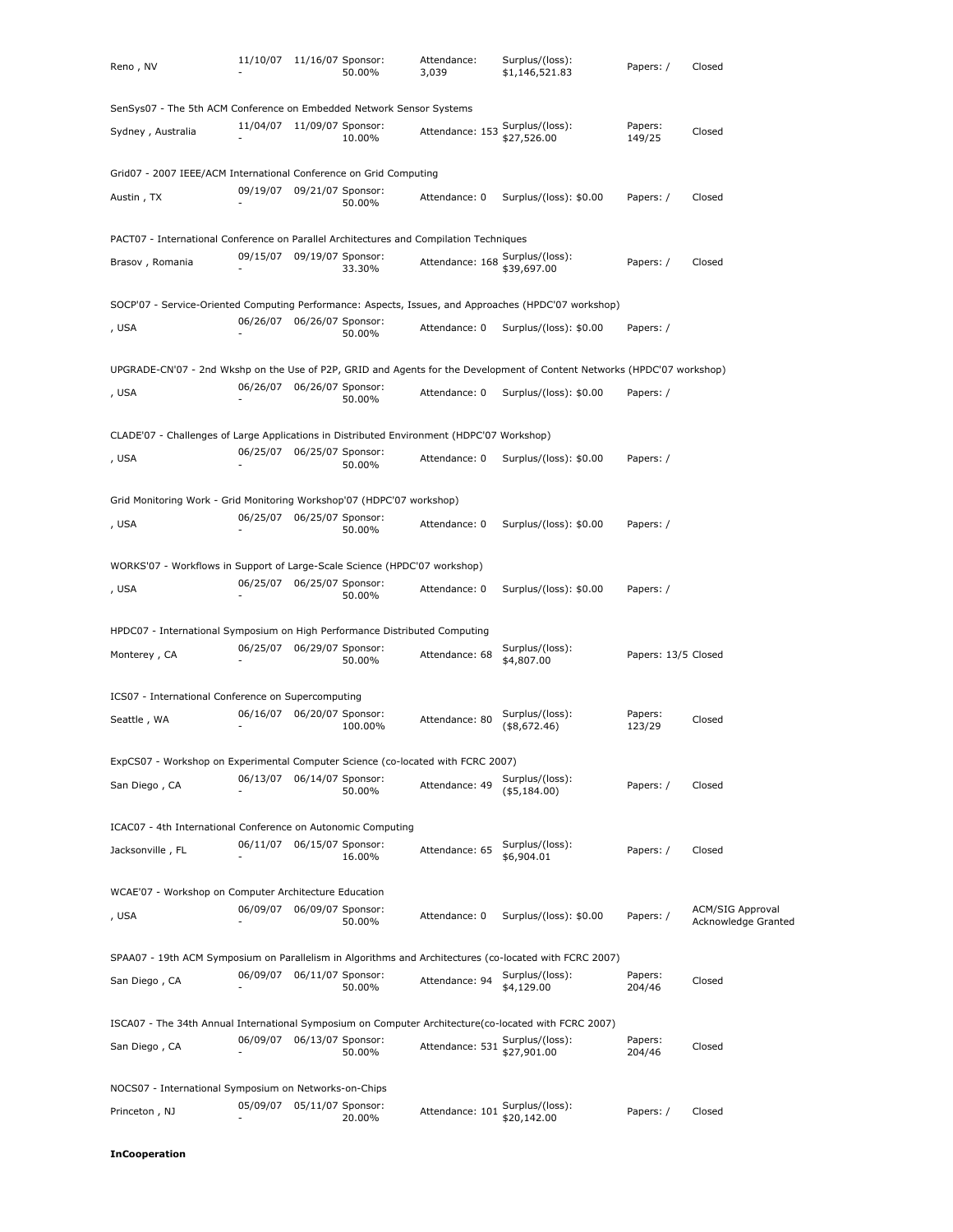| International Parallel and Distributed Processing Symposium                           |          |          |                                 |                                 |                                        |                  |        |
|---------------------------------------------------------------------------------------|----------|----------|---------------------------------|---------------------------------|----------------------------------------|------------------|--------|
| Anchorage, AK                                                                         |          |          | 05/16/11  05/20/11  Sponsor: 0% | Attendance: 0                   | Surplus/(loss): \$0.00                 | Papers: /        | Open   |
| International Conference & Workshop on Emerging Trends in Technology                  |          |          |                                 |                                 |                                        |                  |        |
| Mumbai, Maharashtra,<br>India                                                         |          |          | 02/25/11 02/26/11 Sponsor: 0%   | Attendance: 0                   | Surplus/(loss): \$0.00                 | Papers: /        | Open   |
| International Conference on High-Performance and Embedded Architectures and Compilers |          |          |                                 |                                 |                                        |                  |        |
| Heraklion, Greece                                                                     |          |          | 01/24/11 01/26/11 Sponsor: 0%   | Attendance: 0                   | Surplus/(loss): \$0.00                 | Papers: /        | Open   |
| 6th Workshop on Hot Topics in Embedded Networked Sensors                              |          |          |                                 |                                 |                                        |                  |        |
| Killarney, Ireland                                                                    |          |          | 06/28/10 06/29/10 Sponsor: 0%   | Attendance: 0                   | Surplus/(loss): \$0.00                 | Papers: /        | Open   |
| 2nd USENIX Workshop on Hot Topics in Parallelism                                      |          |          |                                 |                                 |                                        |                  |        |
| Berkeley, CA                                                                          |          |          | 06/14/10  06/15/10  Sponsor: 0% | Attendance: 0                   | Surplus/(loss): \$0.00                 | Papers: /        | Open   |
| International Parallel and Distributed Processing Symposium                           |          |          |                                 |                                 |                                        |                  |        |
| Atlanta, GA                                                                           |          |          | 04/19/10  04/23/10  Sponsor: 0% | Attendance: 0                   | Surplus/(loss): \$0.00                 | Papers: /        | Open   |
| IEEE Symposium on Low-Power and High-Speed Chips COOL Chips XIII                      |          |          |                                 |                                 |                                        |                  |        |
| Yokohama, Japan                                                                       |          |          | 04/14/10  04/16/10  Sponsor: 0% | Attendance: 0                   | Surplus/(loss): \$0.00                 | Papers: /        | Closed |
| IEEE Symposium on Low-Power and High-Speed Chips COOL Chips XIII                      |          |          |                                 |                                 |                                        |                  |        |
| Yokohama, Japan                                                                       |          |          | 04/14/10  04/16/10  Sponsor: 0% | Attendance: 0                   | Surplus/(loss): \$0.00                 | Papers: /        | Open   |
| International Conference and Workshop on Emerging Trends in Technology                |          |          |                                 |                                 |                                        |                  |        |
| Mumbai, India                                                                         |          |          | 02/26/10 02/27/10 Sponsor: 0%   | Attendance: 0                   | Surplus/(loss): \$0.00                 | Papers:<br>-9/-9 | Open   |
| 3rd International ICST Conference on Networks for Grid Applications                   |          |          |                                 |                                 |                                        |                  |        |
| Athens, Greece                                                                        | 09/07/09 |          | 09/09/09 Sponsor: 0%            | Attendance: 100 Surplus/(loss): | \$4,000.00                             | Papers: /        | Closed |
| 15th International Euro-Par Conference                                                |          |          |                                 |                                 |                                        |                  |        |
| , Netherlands                                                                         |          |          | 08/25/09 08/28/09 Sponsor: 0%   |                                 | Attendance: 250 Surplus/(loss): \$0.00 | Papers: /        | Closed |
| International Conference on Distributed Computing in Sensor Systems                   |          |          |                                 |                                 |                                        |                  |        |
| Marina Del Rey, CA                                                                    | 06/07/09 |          | 06/10/09 Sponsor: 0%            |                                 | Attendance: 150 Surplus/(loss): \$0.00 | Papers: /        | Closed |
| IEEE International Parallel and Distributed Processing Symposium                      |          |          |                                 |                                 |                                        |                  |        |
| Roma, UNK                                                                             | 05/25/09 | 05/29/09 | Sponsor: 0%                     | Attendance: 0                   | Surplus/(loss): \$0.00                 | Papers: /        | Open   |
|                                                                                       |          |          |                                 |                                 |                                        |                  |        |

Fifth International Conference on Testbeds and Research Infrastructures for the Development of Networks and Communities and Workshops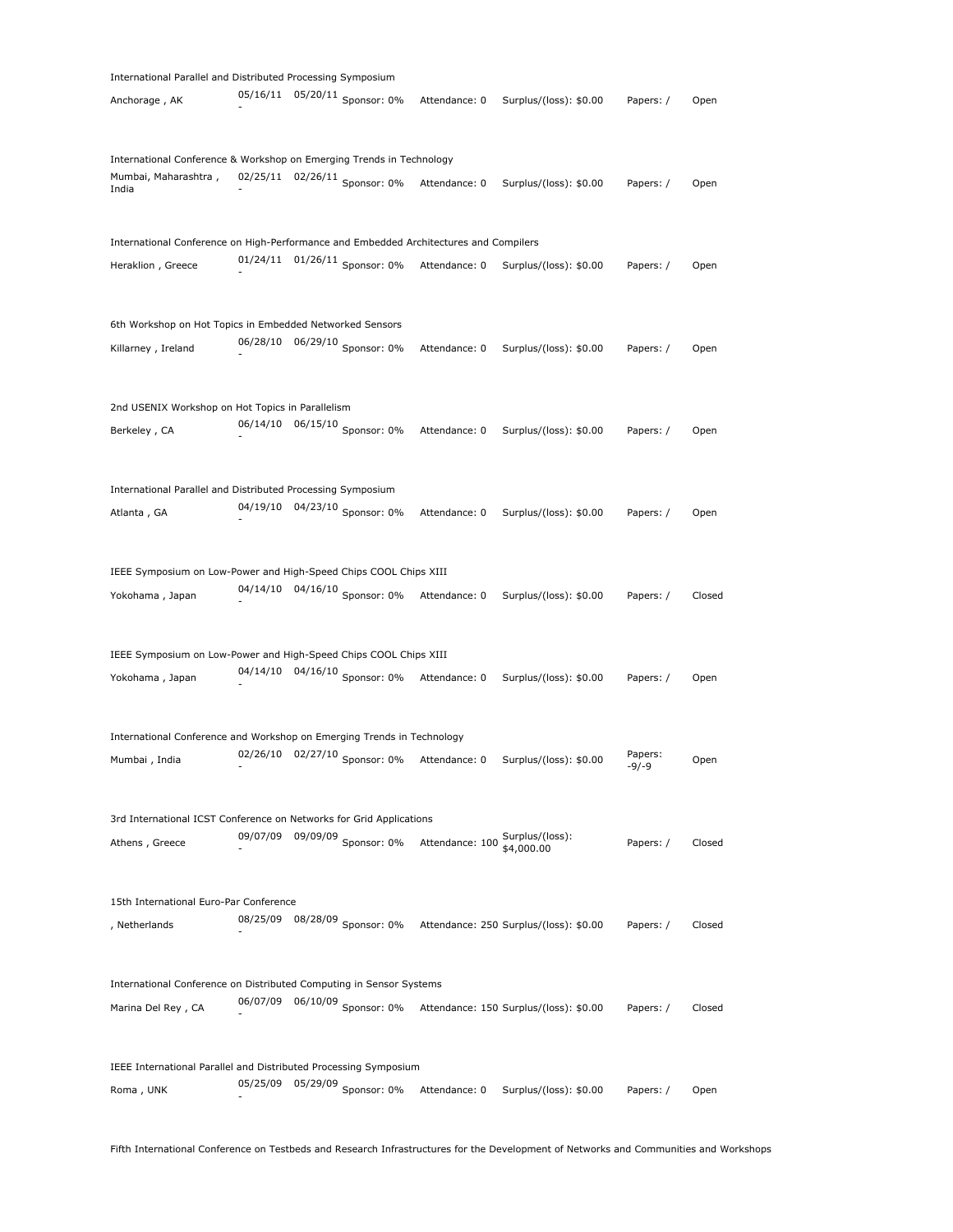| Washington D.C., DC                                                                                   | 04/06/09          | 04/09/09 Sponsor: 0%            | Attendance: 0                                  | Surplus/(loss): \$0.00                                                                                                             | Papers: /          | Closed |
|-------------------------------------------------------------------------------------------------------|-------------------|---------------------------------|------------------------------------------------|------------------------------------------------------------------------------------------------------------------------------------|--------------------|--------|
|                                                                                                       |                   |                                 |                                                |                                                                                                                                    |                    |        |
| 2nd International Conference on Networks for Grid Applications & Workshops                            |                   |                                 |                                                |                                                                                                                                    |                    |        |
| Beijing, China                                                                                        |                   | 10/08/08 10/10/08 Sponsor: 0%   | Attendance: 0                                  | Surplus/(loss): \$0.00                                                                                                             | Papers: /          | Closed |
| Autonomics 2008, 2nd International Conference on Autonomic Computing and Communication Systems        |                   |                                 |                                                |                                                                                                                                    |                    |        |
| Turin, Italy                                                                                          |                   | 09/23/08 09/25/08 Sponsor: 0%   | Attendance: 0                                  | Surplus/(loss): \$0.00                                                                                                             | Papers: 0/0 Closed |        |
|                                                                                                       |                   |                                 |                                                |                                                                                                                                    |                    |        |
| 3rd International Conference on Nano-Networks                                                         |                   |                                 |                                                |                                                                                                                                    |                    |        |
| Boston, MA                                                                                            |                   | 09/15/08 09/17/08 Sponsor: 0%   | Attendance: 100 Surplus/(loss):<br>\$10,000.00 |                                                                                                                                    | Papers: /          | Closed |
| 2nd Workshop on Agent-Oriented Software Engineering Challenges for Ubiquitous and Pervasive Computing |                   |                                 |                                                |                                                                                                                                    |                    |        |
| , Italy                                                                                               |                   | 07/06/08 07/06/08 Sponsor: 0%   | Attendance: 0                                  | Surplus/(loss): \$0.00                                                                                                             | Papers: /          | Open   |
|                                                                                                       |                   |                                 |                                                |                                                                                                                                    |                    |        |
| 3rd Workshop on Software Engineering of Pervasive Services                                            |                   |                                 |                                                |                                                                                                                                    |                    |        |
| , Italy                                                                                               | 07/06/08          | 07/06/08 Sponsor: 0%            | Attendance: 0                                  | Surplus/(loss): \$0.00                                                                                                             | Papers: /          | Open   |
|                                                                                                       |                   |                                 |                                                |                                                                                                                                    |                    |        |
| 3rd Workshop on Software Engineering of Pervasive Services                                            |                   |                                 |                                                |                                                                                                                                    |                    |        |
| , Italy                                                                                               |                   | 07/06/08 07/06/08 Sponsor: 0%   | Attendance: 0                                  | Surplus/(loss): \$0.00                                                                                                             | Papers: /          | Open   |
|                                                                                                       |                   |                                 |                                                |                                                                                                                                    |                    |        |
| 3rd Workshop on Service Integration in Pervasive Environments                                         |                   |                                 |                                                |                                                                                                                                    |                    |        |
| , Italy                                                                                               |                   | 07/06/08 07/06/08 Sponsor: 0%   | Attendance: 0                                  | Surplus/(loss): \$0.00                                                                                                             | Papers: /          | Open   |
| 4th Woskhop of Security, Privacy and Trust in Pervasive and Ubiquitous Computing                      |                   |                                 |                                                |                                                                                                                                    |                    |        |
|                                                                                                       | 07/06/08 07/06/08 | Sponsor: 0%                     | Attendance: 0                                  |                                                                                                                                    |                    |        |
| , Italy                                                                                               |                   |                                 |                                                | Surplus/(loss): \$0.00                                                                                                             | Papers: /          | Open   |
| 2008 International Conference on Pervasive Services                                                   |                   |                                 |                                                |                                                                                                                                    |                    |        |
| Sorrento, Italy                                                                                       |                   | 07/06/08 07/10/08 Sponsor: 0%   | Attendance: 0                                  | Surplus/(loss): \$0.00                                                                                                             | Papers:<br>98/36   | Closed |
|                                                                                                       |                   |                                 |                                                |                                                                                                                                    |                    |        |
| IEEE Symposium on Low-Power and High Speed Chips Cool Chips X                                         |                   |                                 |                                                |                                                                                                                                    |                    |        |
| Yokohama, Japan                                                                                       |                   | 04/16/08  04/18/08  Sponsor: 0% | Attendance: 0                                  | Surplus/(loss): \$0.00                                                                                                             | Papers: /          | Closed |
|                                                                                                       |                   |                                 |                                                | Fourth International Conference on Testbeds and Research Infastructures for the Development of Netwoks & Communities and Workshops |                    |        |
| Innsbruck, Austria                                                                                    | 03/17/08          | 03/20/08 Sponsor: 0%            | Attendance: 0                                  | Surplus/(loss): \$0.00                                                                                                             | Papers: 0/0 Closed |        |
|                                                                                                       |                   |                                 |                                                |                                                                                                                                    |                    |        |
| ACM Bangalore Chapter COMPUTE 2008                                                                    |                   |                                 |                                                |                                                                                                                                    |                    |        |
| Bangalore, India                                                                                      |                   | 01/18/08 01/20/08 Sponsor: 0%   | Attendance: 0                                  | Surplus/(loss): \$0.00                                                                                                             | Papers: 0/0 Closed |        |
|                                                                                                       |                   |                                 |                                                |                                                                                                                                    |                    |        |
| 1st International Conference on Networks for Grid Applications & Workshops                            |                   |                                 |                                                |                                                                                                                                    |                    |        |
| Lyon, France                                                                                          | 10/17/07          | $10/19/07$ Sponsor: 0%          | Attendance: 0                                  | Surplus/(loss): \$0.00                                                                                                             | Papers: /          | Closed |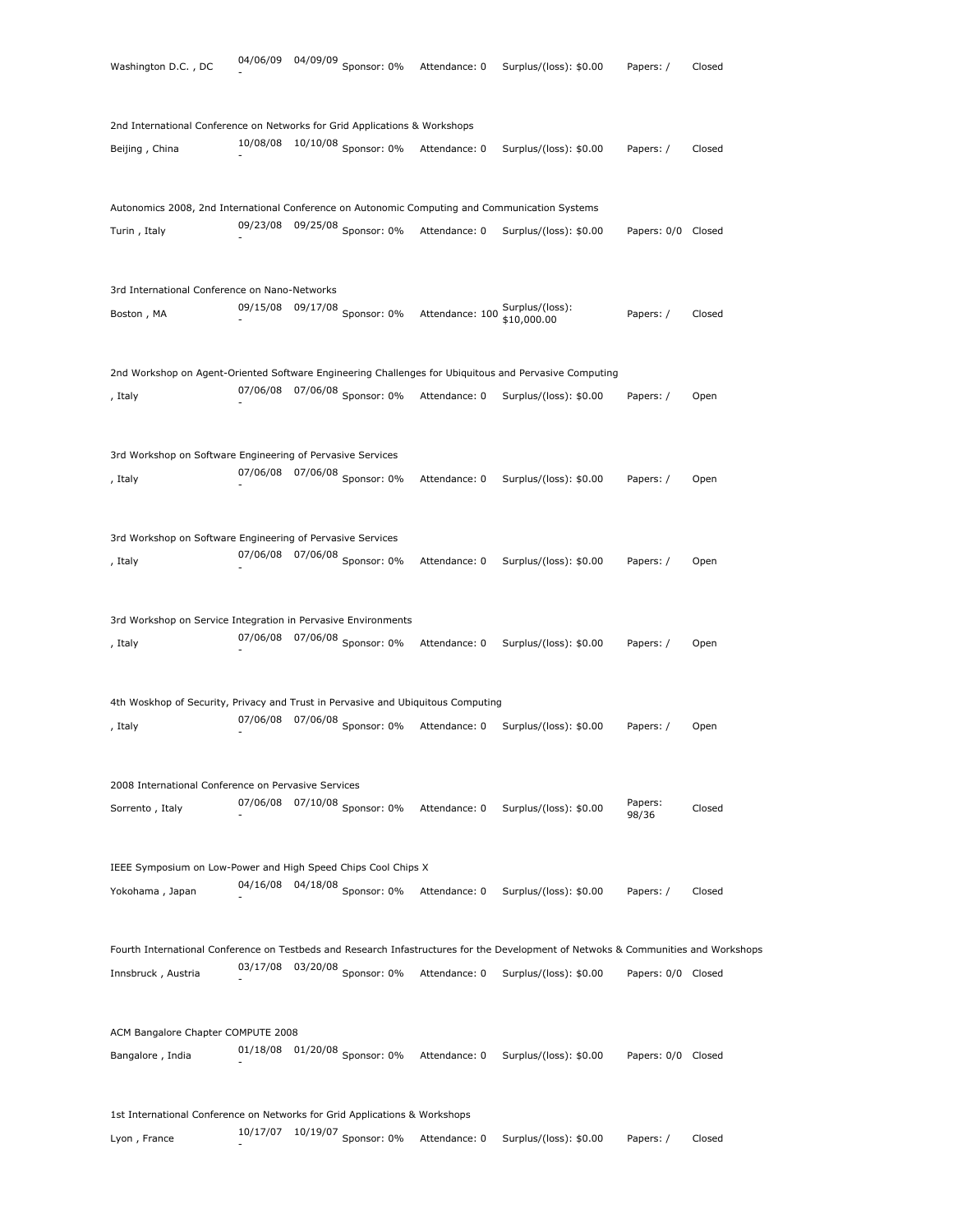| Second International Conference on Nano-Networks                             |          |  |                               |                |                                                                                                                  |                    |        |  |  |  |  |  |
|------------------------------------------------------------------------------|----------|--|-------------------------------|----------------|------------------------------------------------------------------------------------------------------------------|--------------------|--------|--|--|--|--|--|
| Catania, Italy                                                               | 09/24/07 |  | 09/26/07 Sponsor: 0%          | Attendance: 0  | Surplus/(loss): \$0.00                                                                                           | Papers: /          | Closed |  |  |  |  |  |
|                                                                              |          |  |                               |                |                                                                                                                  |                    |        |  |  |  |  |  |
| International Conference on Parallel and Distributed Computing               |          |  |                               |                |                                                                                                                  |                    |        |  |  |  |  |  |
| Rennes, France                                                               | 08/28/07 |  | 08/30/07 Sponsor: 0%          | Attendance: 0  | Surplus/(loss): \$0.00                                                                                           | Papers: /          | Closed |  |  |  |  |  |
|                                                                              |          |  |                               |                | ACM SIGBED-SIGPLAN Conference on Languages, Compilers and Tools for Embedded Systems (co-located with FCRC 2007) |                    |        |  |  |  |  |  |
| San Diego, CA                                                                | 06/13/07 |  | 06/16/07 Sponsor: $0\%$       | Attendance: 75 | Surplus/(loss):<br>\$1,110.00                                                                                    | Papers:<br>76/21   | Closed |  |  |  |  |  |
|                                                                              |          |  |                               |                |                                                                                                                  |                    |        |  |  |  |  |  |
| First International Workshop on Retrieval 'N' Delivery of Multimedia content |          |  |                               |                |                                                                                                                  |                    |        |  |  |  |  |  |
| , China                                                                      |          |  | 06/07/07 06/07/07 Sponsor: 0% | Attendance: 0  | Surplus/(loss): \$0.00                                                                                           | Papers: /          | Open   |  |  |  |  |  |
| Second International Conference on Scalable Information                      |          |  |                               |                |                                                                                                                  |                    |        |  |  |  |  |  |
| Suzhou , China                                                               |          |  | 06/06/07 06/08/07 Sponsor: 0% | Attendance: 0  | Surplus/(loss): \$0.00                                                                                           | Papers: 0/0 Closed |        |  |  |  |  |  |
| IEEE Symposium on Low-Power and High Speed Chips Cool Chips X                |          |  |                               |                |                                                                                                                  |                    |        |  |  |  |  |  |
|                                                                              |          |  |                               |                |                                                                                                                  |                    |        |  |  |  |  |  |
| , Japan                                                                      |          |  | 04/18/07 04/20/07 Sponsor: 0% | Attendance: 0  | Surplus/(loss): \$0.00                                                                                           | Papers: /          | Open   |  |  |  |  |  |
| IEEE Symposium on Low-Power and High Speed Chips Cool Chips X                |          |  |                               |                |                                                                                                                  |                    |        |  |  |  |  |  |
|                                                                              | 04/18/07 |  | 04/20/07 Sponsor: 0%          |                |                                                                                                                  |                    |        |  |  |  |  |  |
| , Japan                                                                      |          |  |                               | Attendance: 0  | Surplus/(loss): \$0.00                                                                                           | Papers: /          | Closed |  |  |  |  |  |

# **Officers:**

# **SIG Chair**

(01-Jul-09 - 30-Jun-11) Douglas C Burger (Extended)

#### **SIG Vice Chair**

(01-Jul-09 - 30-Jun-11) David A Wood (Extended)

# **SIG Conference Approver**

(01-Jul-09 - 30-Jun-11) Douglas C Burger (Extended)

# **SIG Secretary/Treasurer**

(01-Jul-09 - 30-Jun-11) Prof. Kevin Skadron (Extended)

#### **SIG Board of Directors**

(01-Jul-09 - 30-Jun-11) Sarita Adve (Extended) (01-Jul-09 - 30-Jun-11) Margaret R Martonosi (Extended) (01-Jul-09 - 30-Jun-11) Krste Asanovic (Extended) (01-Jul-09 - 30-Jun-11) William J Dally (Extended)

# **SIG Past Chair**

(01-Jul-09 - 30-Jun-11) Norman P Jouppi (Extended)

#### **SIG Newsletter Editor**

(01-Jul-09 - 30-Jun-11) Doug DeGroot (Extended)

#### **SIG Staff Liaison**

(23-Aug-05 - 31-Dec-12) Fran Spinola (Appointed)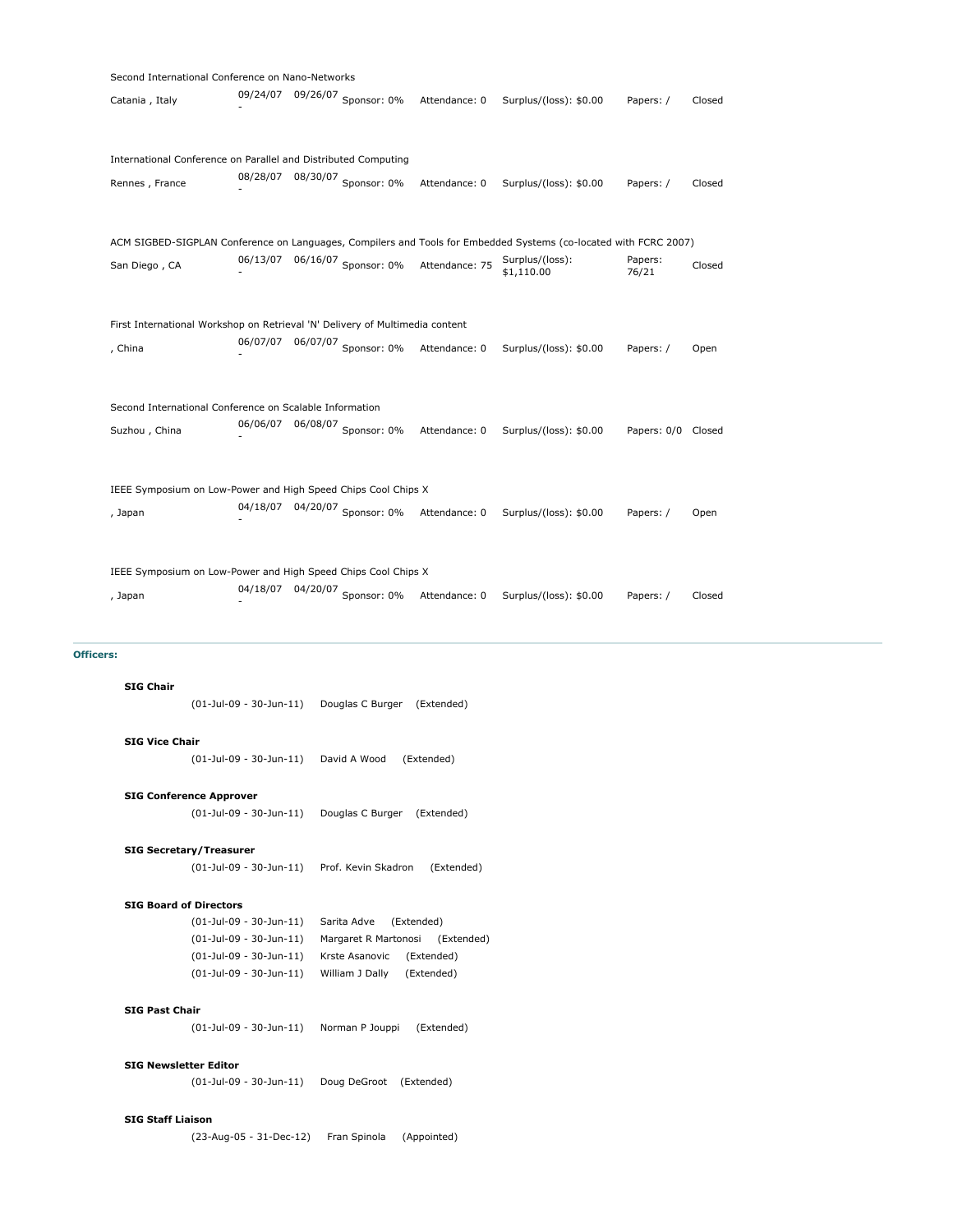#### **SIG Chair**

(01-Jul-07 - 30-Jun-09) Douglas C Burger (Elected) (01-Jul-05 - 30-Jun-07) Norman P Jouppi (Extended)

# **SIG Vice Chair**

| (01-Jul-07 - 30-Jun-09) | David A Wood         | (Elected)  |
|-------------------------|----------------------|------------|
| (01-Jul-05 - 30-Jun-07) | Margaret R Martonosi | (Extended) |

#### **SIG Conference Approver**

(01-Jul-07 - 30-Jun-09) Douglas C Burger (Appointed)

### **SIG Secretary/Treasurer**

| (01-Jul-07 - 30-Jun-09) | Prof. Kevin Skadron        | (Elected) |
|-------------------------|----------------------------|-----------|
| (01-Jul-05 - 30-Jun-07) | Matthew Farrens (Extended) |           |

#### **SIG Board of Directors**

| (01-Jul-07 - 30-Jun-09) | Margaret R Martonosi     | (Elected) |
|-------------------------|--------------------------|-----------|
| (01-Jul-07 - 30-Jun-09) | Krste Asanovic (Elected) |           |
| (01-Jul-07 - 30-Jun-09) | William J Dally          | (Elected) |
| (01-Jul-07 - 30-Jun-09) | Sarita Adve              | (Elected) |

# **SIG Past Chair**

(01-Jul-07 - 30-Jun-09) Norman P Jouppi (Appointed)

# **Board of Directors**

| (01-Jul-05 - 30-Jun-07) | Prof. Mark D Hill (Extended)    |
|-------------------------|---------------------------------|
| (01-Jul-05 - 30-Jun-07) | Mr. Alan D Berenbaum (Extended) |
| (01-Jul-05 - 30-Jun-07) | William J Dally (Extended)      |
| (01-Jul-05 - 30-Jun-07) | Joel Emer (Extended)            |

#### **Awards:**

| Award                                                               | <b>Description</b>                                                                                                                                                                                                                                                                                                          |
|---------------------------------------------------------------------|-----------------------------------------------------------------------------------------------------------------------------------------------------------------------------------------------------------------------------------------------------------------------------------------------------------------------------|
| Maurice Wilkes Award                                                | Awarded at ISCA annually for an outstanding contribution to computer architecture made by an individual<br>whose computer-related professional career (graduate school or full-time employment, whichever began first)<br>started no earlier than January 1st of the year that is 20 years prior to the time of nomination. |
| ACM SIGARCH and IEEE-CS TCCA ISCA<br><b>Influential Paper Award</b> | Presented annually at ISCA; recognizes the paper from the ISCA Proceedings 15 years earlier that has had the<br>most impact on the field (in terms of research, development, products or ideas) during the intervening years.                                                                                               |
| <b>Eckert Mauchley Award</b>                                        | Administered jointly by ACM and IEEE Computer Society, given for contributions to computer and digital<br>systems architecture where the field of computer architecture is considered at present to encompass the<br>combined hardware-software design and analysis of computing and digital systems.                       |
| SIGARCH Distinguished Service Award                                 | This annual award is presented to an individual who has contributed important service to the computer<br>architecture community.                                                                                                                                                                                            |

# **Viability:**

| <b>Viability Report Date</b> | Result                                              |
|------------------------------|-----------------------------------------------------|
| October 30, 2006             | Found viable                                        |
| September 21, 2002           | Found viable                                        |
| October 03, 1998             | Found Viable                                        |
| March 01, 1998               | Postponed till next set of meetings, September 1998 |
| March 01, 1994               | Found viable as a multi-service SIG                 |
| November 01, 1990            | Found viable                                        |

#### **Annual Report Submission:**

| Year    | Response | Note |
|---------|----------|------|
| FY 2001 | Yes      |      |
| FY 2002 | Yes      |      |
| FY 2003 | Yes      |      |
| FY 2004 | Yes      |      |
| FY 2005 | Yes      |      |
| FY 2006 | Yes      |      |